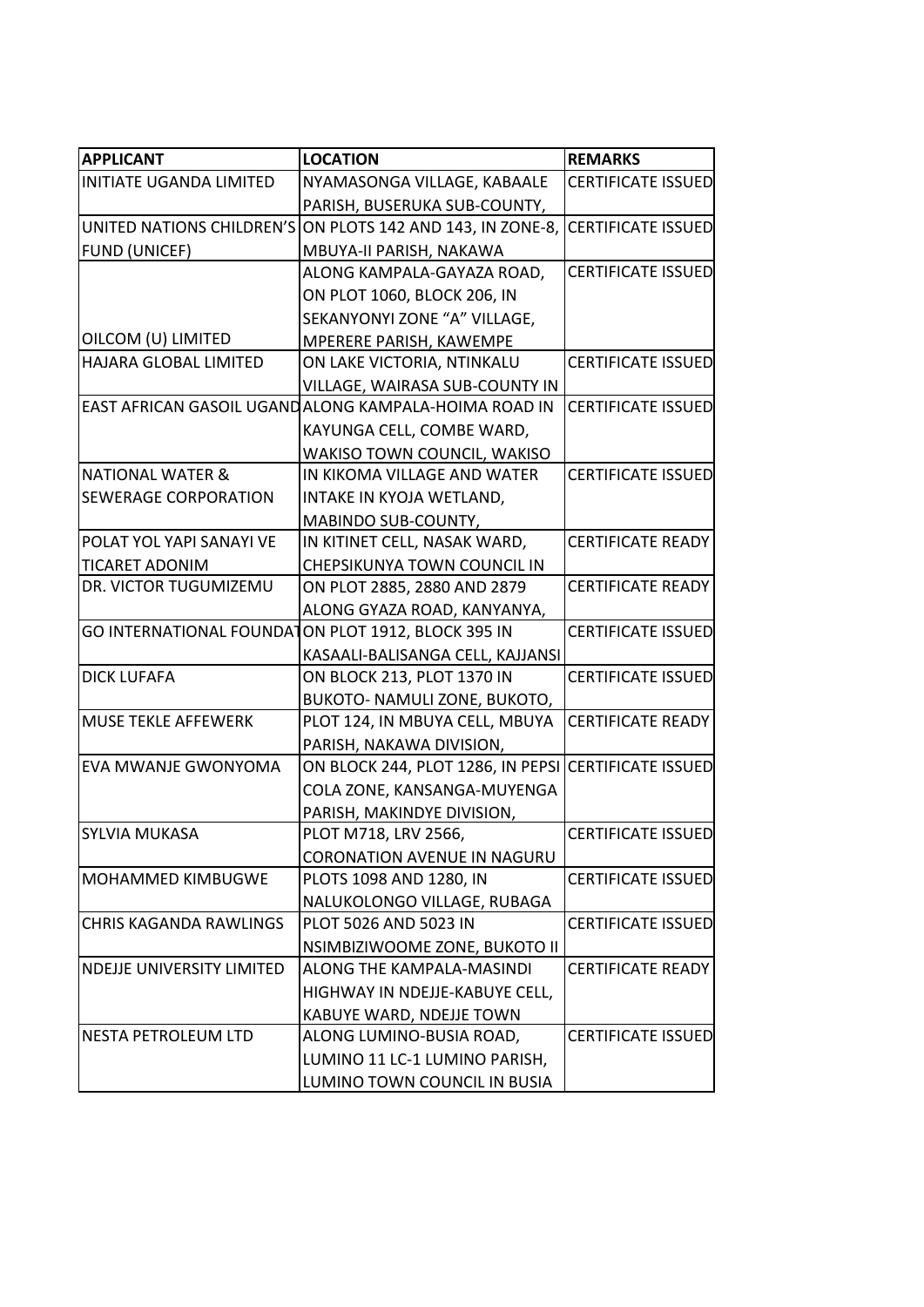| <b>NESTA PETROLEUM LTD</b>                         | ALONG KABALE-MBARARA ROAD IN CERTIFICATE ISSUED       |                          |
|----------------------------------------------------|-------------------------------------------------------|--------------------------|
|                                                    | RCECE CELL, RWAKISHAKIZI WARD,                        |                          |
|                                                    | NYAKAYOJO DIVISION, MBARARA                           |                          |
| <b>EXON GENETICS AND</b>                           | ON PLOT 7, VOLUME KCCA254,                            | <b>READY FOR PAYMENT</b> |
| <b>BIOTECHNOLOGY COMPANY</b>                       | FOLIO 14, MPANGA CLOSE,                               |                          |
| <b>LIMITED</b>                                     | BANGALOW 1, BUGOLOBI PARISH,                          |                          |
| TOTALENERGIES EP UGANDA EIN BULIISA AND NWOYA      |                                                       | <b>READY FOR PAYMENT</b> |
|                                                    | ALONG NAKASAJJA- BUKERERE                             | <b>READY FOR PAYMENT</b> |
|                                                    | ROAD, AT KYESEREKA-KAFUNDA                            |                          |
|                                                    | CELL, GOMA WARD, GOMA                                 |                          |
|                                                    | M/S PETRONIX ENERGIES LIMI DIVISION, MUKONO MUNICIPAL |                          |
| <b>ATC UGANDA</b>                                  | IN KAMUWUGA VILLAGE, MAGEZI                           | <b>READY FOR PAYMENT</b> |
|                                                    | KIZUNGU PARISH, LUKAYA TOWN                           |                          |
| <b>ATC UGANDA</b>                                  | LOCATED IN KIKAAYA VILLAGE,                           | <b>READY FOR PAYMENT</b> |
|                                                    | SSSAZI PARISH, KASANJE SUB-                           |                          |
| <b>CHINA COMMUNICATIONS</b>                        | TO BE LOCATED ALONG                                   | <b>READY FOR PAYMENT</b> |
| <b>CONSTRUCTION CO. LIMITED</b>                    | KYAMUKONDA ROAD IN KASOZI                             |                          |
| (CCCC                                              | VILLAGE, KASOZI PARISH,                               |                          |
| <b>ATC UGANDA</b>                                  | FOR ATC UGANDA IN KALINABIRI-I                        | <b>READY FOR PAYMENT</b> |
|                                                    | VILLAGE, BUKOTO-II PARISH,                            |                          |
|                                                    | LOCATED IN KATALE MAYANJA                             | <b>READY FOR PAYMENT</b> |
|                                                    | VILLAGE, SEGUKU PARISH,                               |                          |
| RIAA C9 (U) Limited                                | MAKINDYE SSABAGABO                                    |                          |
|                                                    | ALONG GAYAZA-KALAGI ROAD ON                           | <b>READY FOR PAYMENT</b> |
|                                                    | BLOCK 178, PLOT 793 IN                                |                          |
| MR. RICHARD KALANZI                                | MANYANGWA LC! ZONE B,                                 |                          |
|                                                    | STABEX INTERNATIONAL LIMIT LOCATED ALONG THE KAMPALA- | <b>READY FOR PAYMENT</b> |
|                                                    | HOIMA ROAD IN GOBERO CELL,                            |                          |
|                                                    | NAMPUNGE WARD, KAKIRI TOWN                            |                          |
| <b>ATC UGANDA</b>                                  | TO BE LOCATED IN                                      | <b>READY FOR PAYMENT</b> |
|                                                    | GAAGA CELL VILLAGE, BAZAAR WA                         |                          |
|                                                    | RD, ARUA CENTRAL DIVISION,                            |                          |
| M/S Avic International                             | IN ABILI VILLAGE, LABWOGI                             | <b>READY FOR PAYMENT</b> |
| <b>Holding Corporation</b>                         | PARISH, KOLO SUB-COUNTY,                              |                          |
|                                                    | FOR EATON TOWERS UGANDA                               | <b>READY FOR PAYMENT</b> |
|                                                    | LIMITED, LOCATED IN MAKINDYE                          |                          |
| ATC UGANDA                                         | PARISH, MAKINDYE DIVISION,                            |                          |
|                                                    | LOCATED ON PLOT 29, BLOCK 47 AT                       | <b>READY FOR PAYMENT</b> |
| M/S STARLIGHT POINT LIMITE BUYALA VILLAGE, MUDUUMA |                                                       |                          |
|                                                    | ALONG MITYANA-MUBENDE ROAD                            | <b>READY FOR PAYMENT</b> |
|                                                    | AT KISEKENDE CELL, KISEKENDE                          |                          |
| NESTA PEROLEUM LIMITED                             | WARD, SOUTH DIVISION, MUBENDE                         |                          |
|                                                    |                                                       |                          |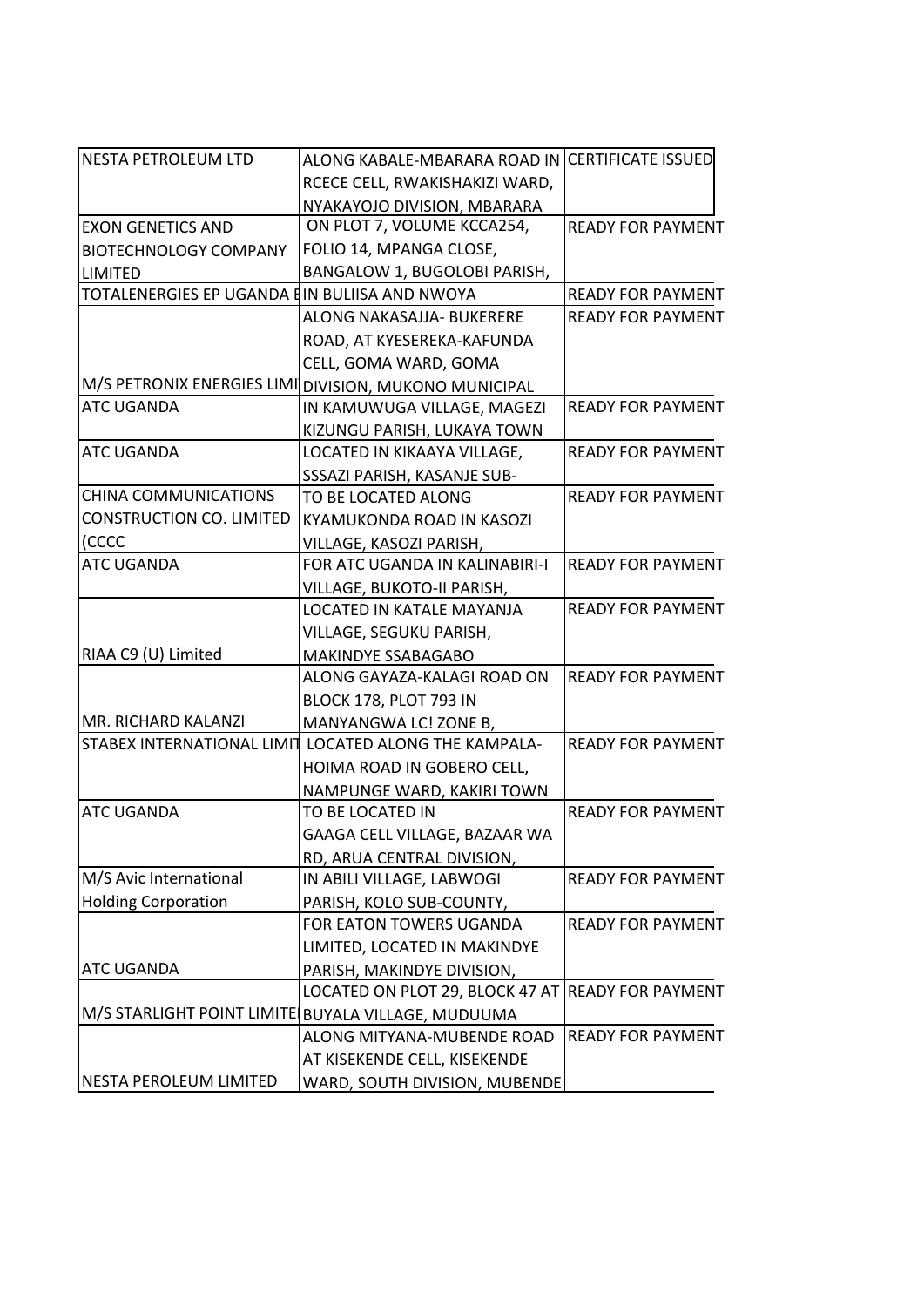|                                     | IN KASAGALA CENTRAL FOREST                                |                           |
|-------------------------------------|-----------------------------------------------------------|---------------------------|
|                                     |                                                           | <b>READY FOR PAYMENT</b>  |
|                                     | RESERVE LOCATED IN MALENGERA                              |                           |
|                                     | VILLAGE, KAMUNINA PARISH,                                 |                           |
| NATURE STALK AFRICA LTD             | WABINYONYI SUB -COUNTY IN                                 |                           |
| <b>EATON TOWERS UGANDA</b>          | IN ALECHI VILLAGE, ADONYIMO                               | <b>READY FOR PAYMENT</b>  |
| <b>LIMITED</b>                      | PARISH, OPALI SUB COUNTY,                                 |                           |
|                                     | N KYEMBOGO AND KIGOYERA SUB                               |                           |
| <b>CLARKE'S FARM LIMITED</b>        | COUNTIES, KYENJOJO DISTRICT,                              | <b>READY FOR PAYMENT</b>  |
|                                     | ON PLOTS M30C AND M30D, EAST                              |                           |
|                                     | WOOD ROAD, BUKAYA VILLAGE,                                |                           |
| VITAFOAM 2015 LTD                   | NJERU EAST PARISH, NJERU                                  | <b>READY FOR PAYMENT</b>  |
|                                     | ON BLOCK 113, PLOT 1230 IN SENYI                          |                           |
|                                     | VILLAGE, NANTABULIRWA WARD,                               |                           |
| <b>RAINBOW DAIRY</b>                | GOMA DIVISION, MUKONO                                     | <b>CERTIFICATE ISSUED</b> |
|                                     | ON BLOCK 6, PLOT 217, PUTIRI                              |                           |
|                                     | NATIONAL CEMENT COMPANYVILLAGE, ATILI PARISH, MUKUJJU     | <b>CERTIFICATE ISSUED</b> |
| MINISTRY OF ENERGY AND              | IN KIRYANDONGO, OYAM AND                                  |                           |
| MINERAL DEVELOPMENT                 | <b>APAC DISTRICTS</b>                                     | <b>READY FOR PAYMENT</b>  |
| <b>GULSANINSAAT SANAYI</b>          | IN WICERE VILLAGE, OMUGE                                  |                           |
| <b>TURIZM NAKLIYAT VE</b>           | PARISH, BALA SUB COUNTY, KOLE                             | <b>CERFICATE ISSUED</b>   |
|                                     | ON BLOCK 160, PLOT 22 IN                                  |                           |
|                                     | KIWUMPA VILLAGE, KIGOMBE                                  |                           |
| <b>WINGREENS AGRO LIMITED</b>       | PARISH, KATIKAMU NORTH                                    | <b>CERTIFICATE ISSUED</b> |
| M/s. Ministry of Energy and         | kiryandongo, oyam and apac                                |                           |
| Mineral Development                 | district                                                  | <b>READY FOR PAYMENT</b>  |
|                                     | ALONG JINJA-KAMULI ROAD, ON                               |                           |
| M/s. Barya Transporter              | PLOT 2902, BLOCK 3, IN WAKITAKA                           |                           |
| Services Limited                    | VILLAGE, BUWEKULA PARISH,                                 | <b>CERTIFICATE READY</b>  |
|                                     | LOCATED AT BUGOBI LC1 VILLAGE,                            |                           |
|                                     | M/s. Brigadier Jackson MulondBUGOBI PARISH, BUGOBI TOWN   | <b>CERTIFICATE ISSUED</b> |
|                                     | AT NTOROKO PORT, IN NTOROKO                               |                           |
|                                     | SOUTH "B" VILLAGE, TWANZANE                               |                           |
|                                     | /s. Ministry of Works and Tran WARD, KANARA TOWN COUNCIL, | <b>READY FOR PAYMENT</b>  |
|                                     | NYARUZIGATI IN KYEMBOGO AND                               |                           |
| M/S. Clarke Farm Limited            | KIGOYERA SUB COUNTIES,                                    | <b>READY FOR PAYMENT</b>  |
|                                     | LOCATED ON PLOTS M30C AND                                 |                           |
|                                     | M30D, EAST WOOD ROAD, BUKAYA                              |                           |
| M/s Vitafoam 2015 Ltd               | VILLAGE, NJERU EAST PARISH,                               | <b>READY FOR PAYMENT</b>  |
|                                     | LOCATED IN BUGUNGU-BULAMBA                                |                           |
|                                     | VILLAGE, TONGOLO PARISH,                                  |                           |
| <b>Uganda Prisons Service</b>       | NYENGA DIVISION, BUIKWE                                   | <b>READY FOR PAYMENT</b>  |
|                                     | NAMUGONGO ROAD, KAMULI-B                                  |                           |
|                                     | CELL, KIREKA WARD, NAMUGONGO                              |                           |
|                                     |                                                           |                           |
| <b>Stabex International Limited</b> | DIVISION, KIRA MUNICIPALITY,                              | <b>CERTIFICATE ISSUED</b> |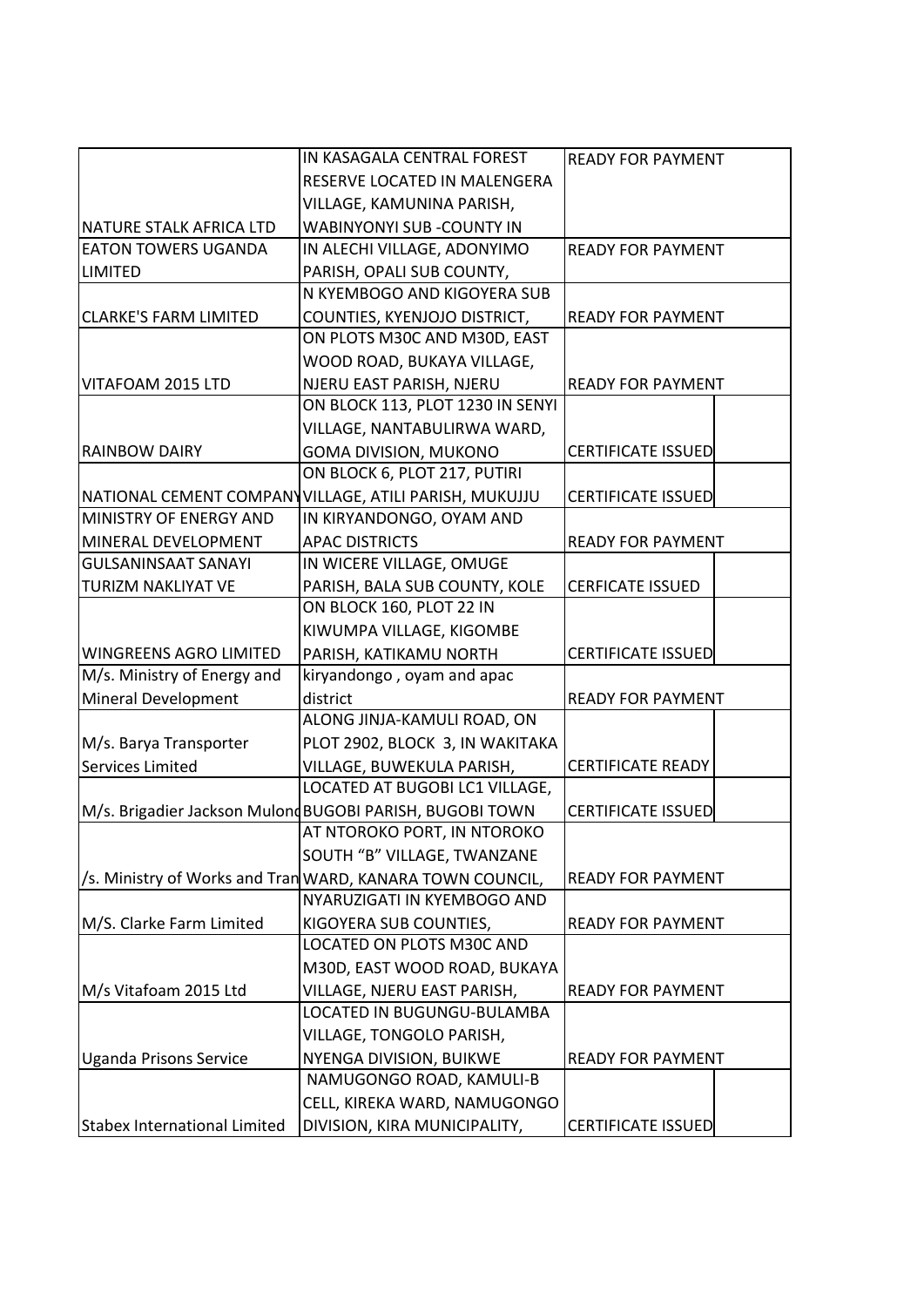|                                     | ALONG NDEJJE ROAD, LUFUKA                         |                           |
|-------------------------------------|---------------------------------------------------|---------------------------|
|                                     | CELL, NDEJJE WARD, NDEJJE                         |                           |
| <b>Stabex International Limited</b> | DIVISION, MAKINDYE-SSABAGABO                      | <b>CERTIFICATE ISSUED</b> |
|                                     | ALONG KABAALE-MBARARA ROAD,                       |                           |
|                                     | RUCECE CELL, RWAKISHAKIZI                         |                           |
| Nesta Petroleum (U) Limited         | WARD, NYAKAYOJO DIVISION,                         | <b>CERTIFICATE ISSUED</b> |
|                                     | ALONG KATOSI ROAD IN NTENJERU                     |                           |
|                                     | CELL, NTANZI WARD, NTENJERU-                      |                           |
| Ignite Petroleum Limited            | KISOGA TOWN COUNCIL, MUKONO                       | <b>READY FOR PAYMENT</b>  |
|                                     | ALONG HOIMA-KYENJOJO ROAD,                        |                           |
| M/s Job Creator (U) Limited         | IN KYENZIGE CELL, KYENZIGE TOWN READY FOR PAYMENT |                           |
|                                     | ALONG KAPCHORWA-BUKWO                             |                           |
|                                     | ROAD, IN KAMAYAK CELL,                            |                           |
| M/s Fahaab Energy Limited           | KAPKWOROS WARD, BINYINY                           | <b>CERTIFICATE READY</b>  |
|                                     | ALONG MASINDI (KISANJA                            |                           |
|                                     | JUNCTION)-PARAA ROAD WITHIN                       |                           |
|                                     | KIHAGUZI TRADING CENTER IN                        |                           |
| Elite Petroleum Limited             | KIHAGUZI VILLAGE, KIHAGUZI                        | <b>READY FOR PAYMENT</b>  |
|                                     | ALONG THE KAMPALA-HOIMA                           |                           |
|                                     | ROAD IN KITAGENDA CELL,                           |                           |
| <b>Stabex International Limited</b> | KITAGENDA WARD, LWAMATA                           | <b>CERTIFICATE ISSUED</b> |
|                                     | ALONG KABALE-KISORO ROAD IN                       |                           |
|                                     | KISORO HILL CELL, CENTRAL WARD,                   |                           |
| <b>Stabex International Limited</b> | CENTRAL DIVISISION, KISORO                        | <b>CERTIFICATE ISSUED</b> |
|                                     | ALONG VVURA ROAD IN EZUKU-                        |                           |
|                                     | AYIVU VILLAGE, EZUKU PARISH,                      |                           |
| <b>Stabex International Limited</b> | <b>VVURA SUB-COUNTY IN ARUA</b>                   | <b>CERTIFICATE ISSUED</b> |
|                                     | ALONG KABALE-HOIMA ROAD IN                        |                           |
|                                     | KITAGENDA CELL, KITAGENDA                         |                           |
| STABEX INTERNATIONAL LIMIT          | WARD, LWAMATA TOWN COUNCIL,                       | <b>CERTIFICATE ISSUED</b> |
|                                     | ALONG KABALE-MBARARA ROAD IN                      |                           |
|                                     | MUHANGA CELL, MUHANGA                             |                           |
| <b>Stabex International Limited</b> | WARD, MUHANGA TOWN                                | <b>CERTIFICATE ISSUED</b> |
|                                     | BLOCK 34, PLOT 382 ALONG                          |                           |
|                                     | MITYANA ROAD IN SENENE                            |                           |
| M/s. Devine Mercy Limited           | VILLAGE, MBAZI PARISH, MUDUMA READY FOR PAYMENT   |                           |
|                                     | IN PATABO VILLAGE, AYIRO PARISH,                  |                           |
| ATC UGANDA                          | METU SUB COUNTY, MOYO                             | <b>READY FOR PAYMENT</b>  |
|                                     | IN KATOMA VILLAGE, BUHAGHURA                      |                           |
| ATC UGANDA                          | PARISH, RUKOKI SUB COUNTY,                        | <b>READY FOR PAYMENT</b>  |
|                                     | IN BBUTO ZONE, BWEYOGERERE                        |                           |
|                                     | WARD, BWEYOGERERE DIVISION,                       |                           |
| <b>ATC UGANDA</b>                   | KIRA MUNICIPALITY, WAKISO                         | <b>READY FOR PAYMENT</b>  |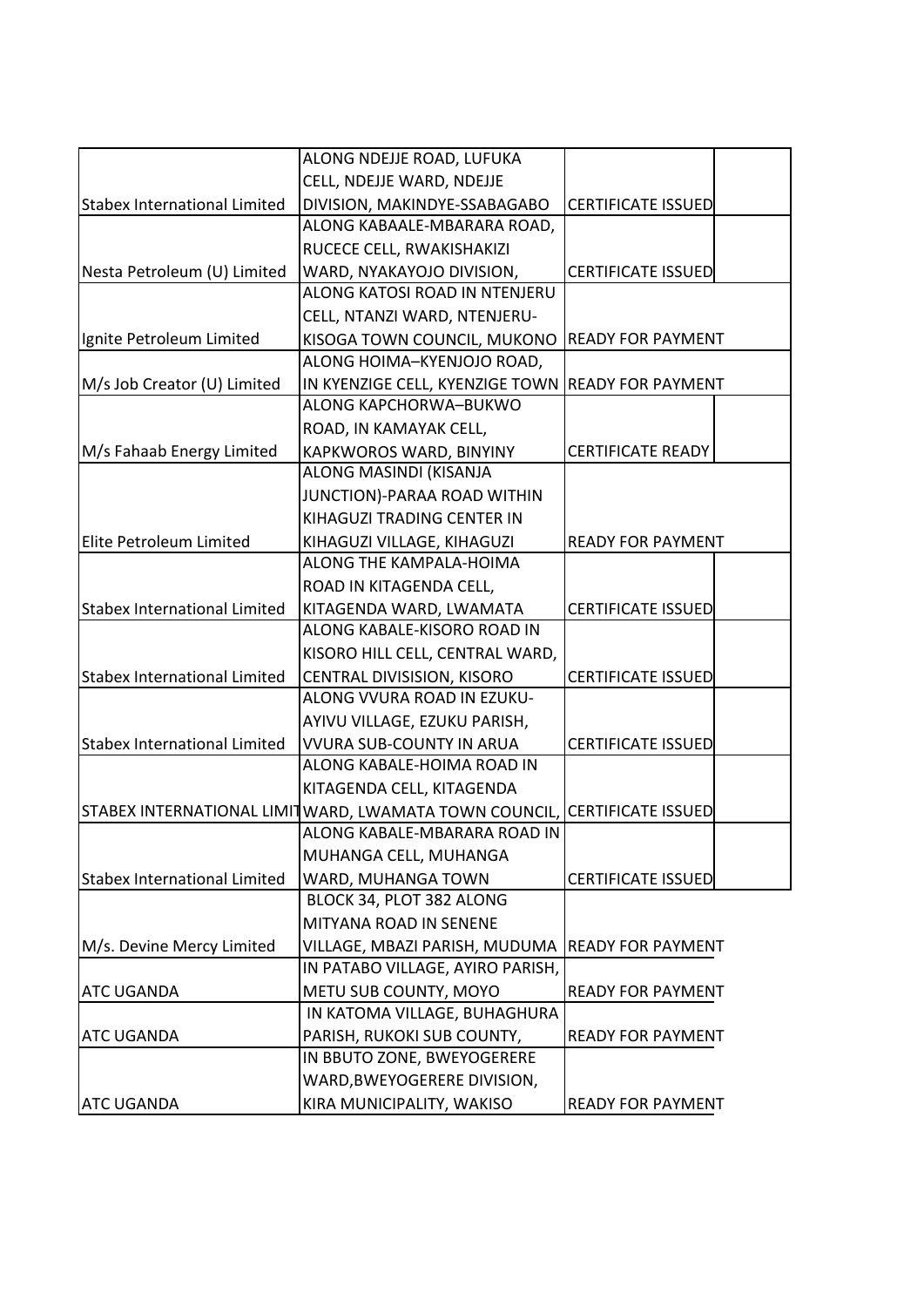|                                                     | FOR EATON TOWERS UGANDA                              |                          |
|-----------------------------------------------------|------------------------------------------------------|--------------------------|
| <b>ATC UGANDA</b>                                   | LIMITED, LOCATED IN NANSANA                          | <b>READY FOR PAYMENT</b> |
|                                                     | IN BUTAGATSI VILLAGE, RUTOOMA                        |                          |
|                                                     | PARISH, RWANYAMAHEMBE SUB                            |                          |
| <b>UBUNTU TOWERS LIMITED</b>                        | COUNTY, KASHAARI COUNTY,                             | <b>READY FOR PAYMENT</b> |
|                                                     | IN KATOOKE VILLAGE, KATOOKE                          |                          |
| <b>UBUNTU TOWERS LIMITED</b>                        | WARD, KATOOKE TOWN COUNCIL,                          | <b>READY FOR PAYMENT</b> |
|                                                     | IN WAMPEWO PARISH,                                   |                          |
| <b>ATC UGANDA</b>                                   | NANGABO/KASANGATI TOWN                               | <b>READY FOR PAYMENT</b> |
|                                                     | IN ALECHI VILLAGE, ADONYIMO                          |                          |
| <b>ATC UGANDA</b>                                   | PARISH, OPALI SUB COUNTY,                            | <b>READY FOR PAYMENT</b> |
|                                                     | IN KABAGA-KAYAGA CELL, KITEZI                        |                          |
| <b>ATC UGANDA</b>                                   | WARD, KASANGATI TOWN                                 | <b>READY FOR PAYMENT</b> |
|                                                     | IN GGABA NSUBUGA GODIOZ                              |                          |
|                                                     | VILLAGE, KALUNGU-GGABA WARD,                         |                          |
| <b>ATC UGANDA</b>                                   | MAKINDYE DIVISION, KAMPALA                           | <b>READY FOR PAYMENT</b> |
|                                                     | LOCATED IN MAGOMA CENTRAL                            |                          |
|                                                     | VILLAGE, BUSEMBI PARISH,                             |                          |
| <b>ATC UGANDA</b>                                   | KALANGAALO SUB-COUNTY,                               | <b>READY FOR PAYMENT</b> |
|                                                     | IN TOWN YARD (SOWETO)                                |                          |
| <b>ATC UGANDA</b>                                   | VILLAGE, KATWE PARISH, KATWE -                       | <b>READY FOR PAYMENT</b> |
|                                                     | IN KYAMIYAGA VILLAGE, KIREMEZI                       |                          |
| <b>ATC UGANDA</b>                                   | PARISH, BUHEESI SUB COUNTY,                          | <b>READY FOR PAYMENT</b> |
|                                                     | IN MUTUNGO ZONE XXII,                                |                          |
| <b>ATC UGANDA</b>                                   | MUTUNGO PARISH, NAKAWA                               | <b>READY FOR PAYMENT</b> |
|                                                     | IN                                                   |                          |
| <b>ATC UGANDA</b>                                   | DANDILA CELL, NAMUMIRA-ANTHO                         | <b>READY FOR PAYMENT</b> |
|                                                     | IN KAMULI A ZONE, KIREKA                             |                          |
| <b>ATC UGANDA</b>                                   | PARISH, NAMUGONGO DIVISION,                          | <b>READY FOR PAYMENT</b> |
|                                                     | LOCATED IN SSESE VILLAGE, KISANA                     |                          |
| <b>ATC UGANDA</b>                                   | PARISH, NAMUNGO SUB COUNTY,                          | <b>READY FOR PAYMENT</b> |
|                                                     | IN NAWANGISA A VILLAGE,                              |                          |
| <b>ATC UGANDA</b>                                   | NAMALEMBA PARISH,                                    | <b>READY FOR PAYMENT</b> |
|                                                     | ALONG THE KAMPALA-HOIMA                              |                          |
|                                                     | ROAD IN GOBERO CELL,                                 |                          |
|                                                     | STABEX INTERNATIONAL LIMITNAMPUNGE WARD, KAKIRI TOWN | <b>READY FOR PAYMENT</b> |
|                                                     | LONG KAMPALA-GAYAZA ROAD ON                          |                          |
|                                                     | PLOTS 648 AND 1539, BLOCK 210 IN                     |                          |
| STABEX INTERNATIONAL LIMITKYEBANDO- KATALE VILLAGE, |                                                      | <b>READY FOR PAYMENT</b> |
|                                                     | ON PLOTS 3695 AND 3736, BLOCK                        |                          |
|                                                     | 113 ALONG KAMPALA-JINJA                              |                          |
|                                                     | HIGHWAY, WITHIN NAMANVE                              |                          |
|                                                     | <b>INDUSTRIAL PARK, IN KKOLO-</b>                    |                          |
| <b>Creston Properties Limited</b>                   | BUWANYI LC-1, NANTABULIRWA                           | <b>READY FOR PAYMENT</b> |